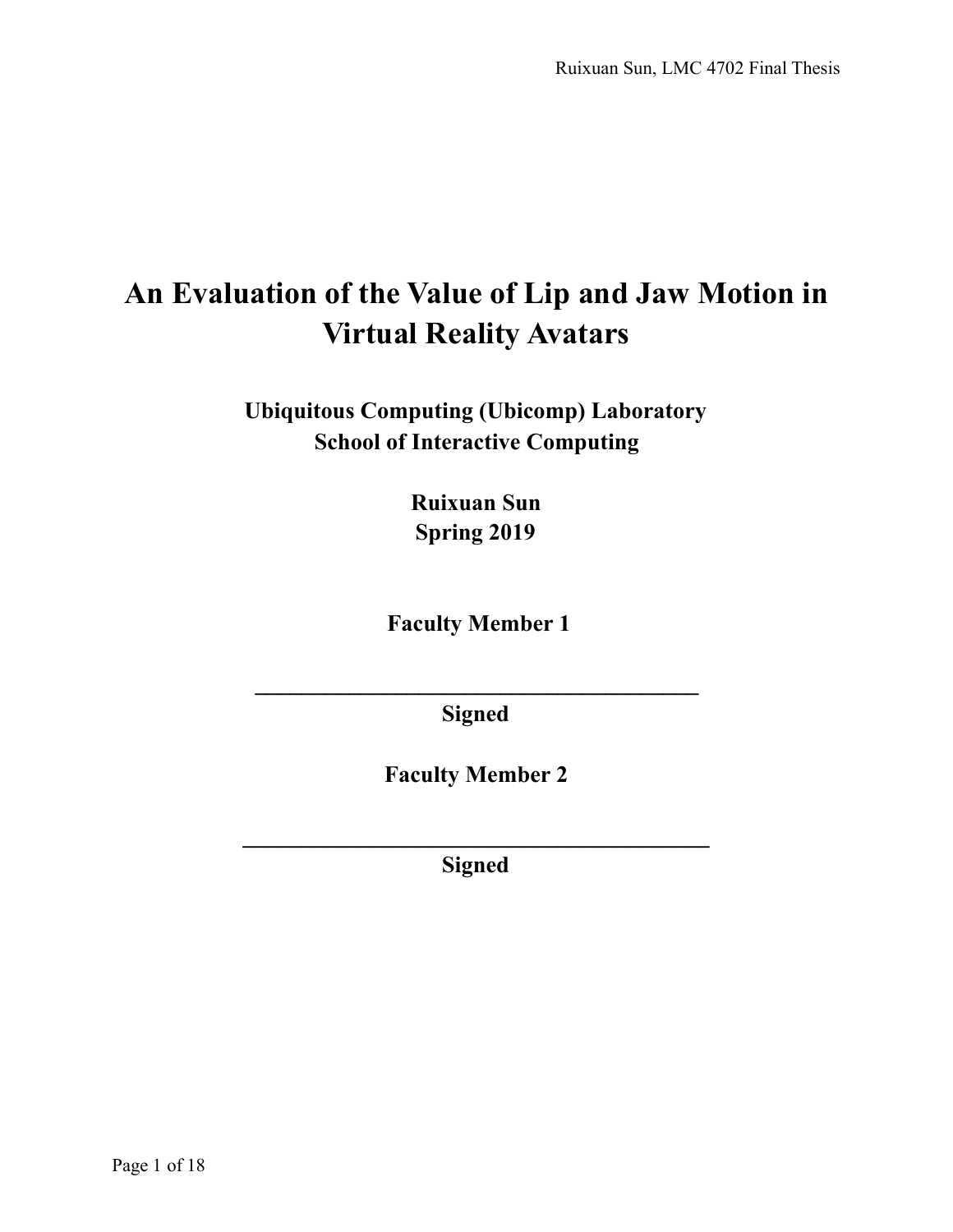# **Acknowledgement**

*Thanks to our mentors, Richard Li and Gregory Abowd Who give us guidance and encouragement during our Undergraduate Research Thanks to our family and dearest friends Who always give us love and support in our life*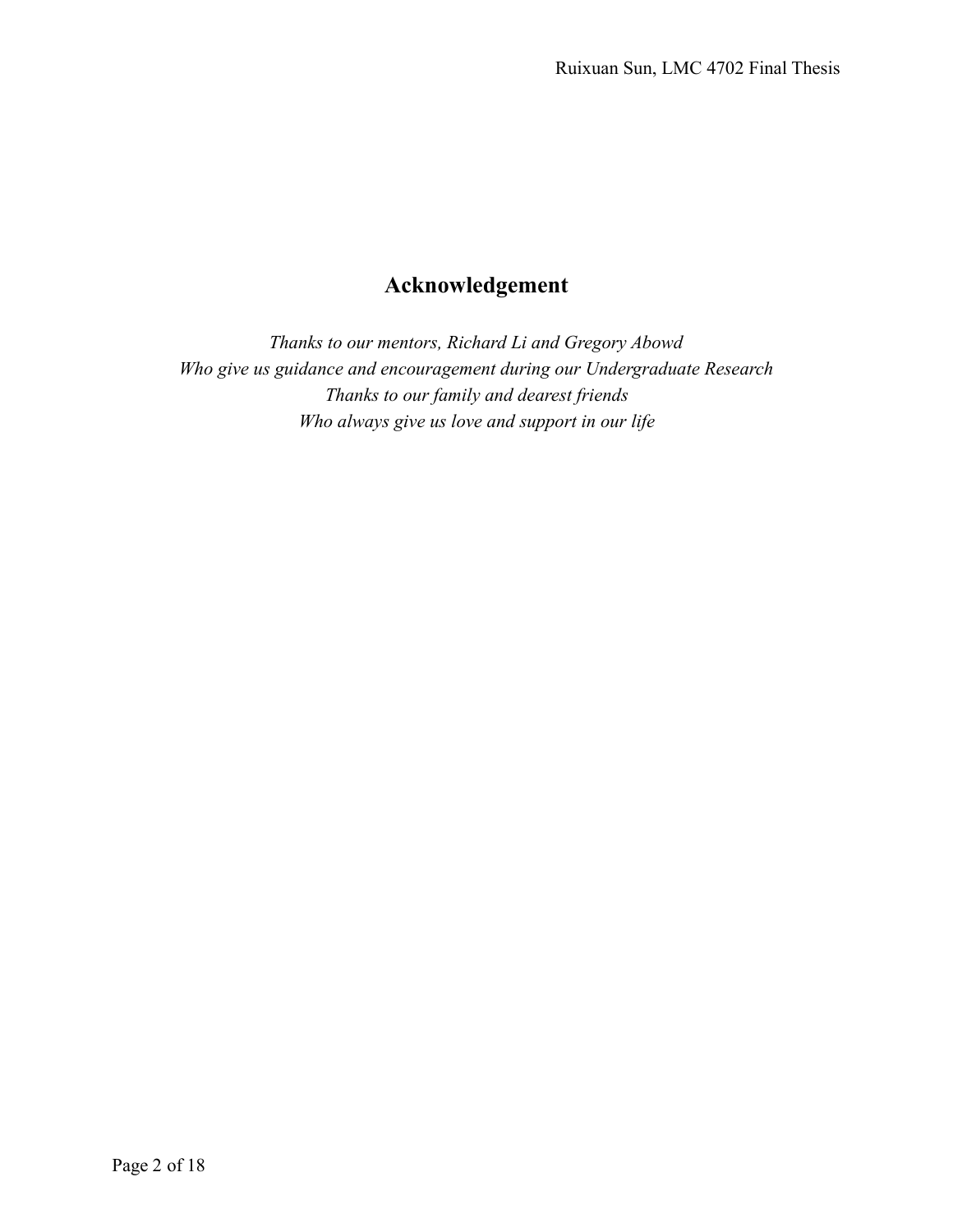# **Contents**

- 1. Abstract
- 2. Introduction
- 3. Related Work
	- 3.1 Facial Sensing in VR
		- 3.1.1 Audio-Generated Lip Motion
		- 3.1.2 Facial Landmark Tracking
	- 3.2 Animating Avatars in VR
	- 3.3 Evaluating Communication in VR
- 4. User Study Design
	- 4.1 Purpose
	- 4.2 Condition
		- 4.2.1 Landmark Tracking VR
		- 4.2.2 Audio Driven VR
	- 4.3 Study One: Language Learning
	- 4.4 Study Two: Casual Conversation
- 5. Results
	- 5.1 Study One Results
	- 5.2 Study Two Results
- 6. Analysis
	- 6.1 Study One Analysis
		- 6.1.1 Inter-rater Agreement
		- 6.1.2 Significance Testing
		- 6.1.3 Subjective Results Analysis
	- 6.2 Study Two Analysis
- 7. Discussion
- 8. Conclusion & Future Work
- 9. References
- 10. Appendix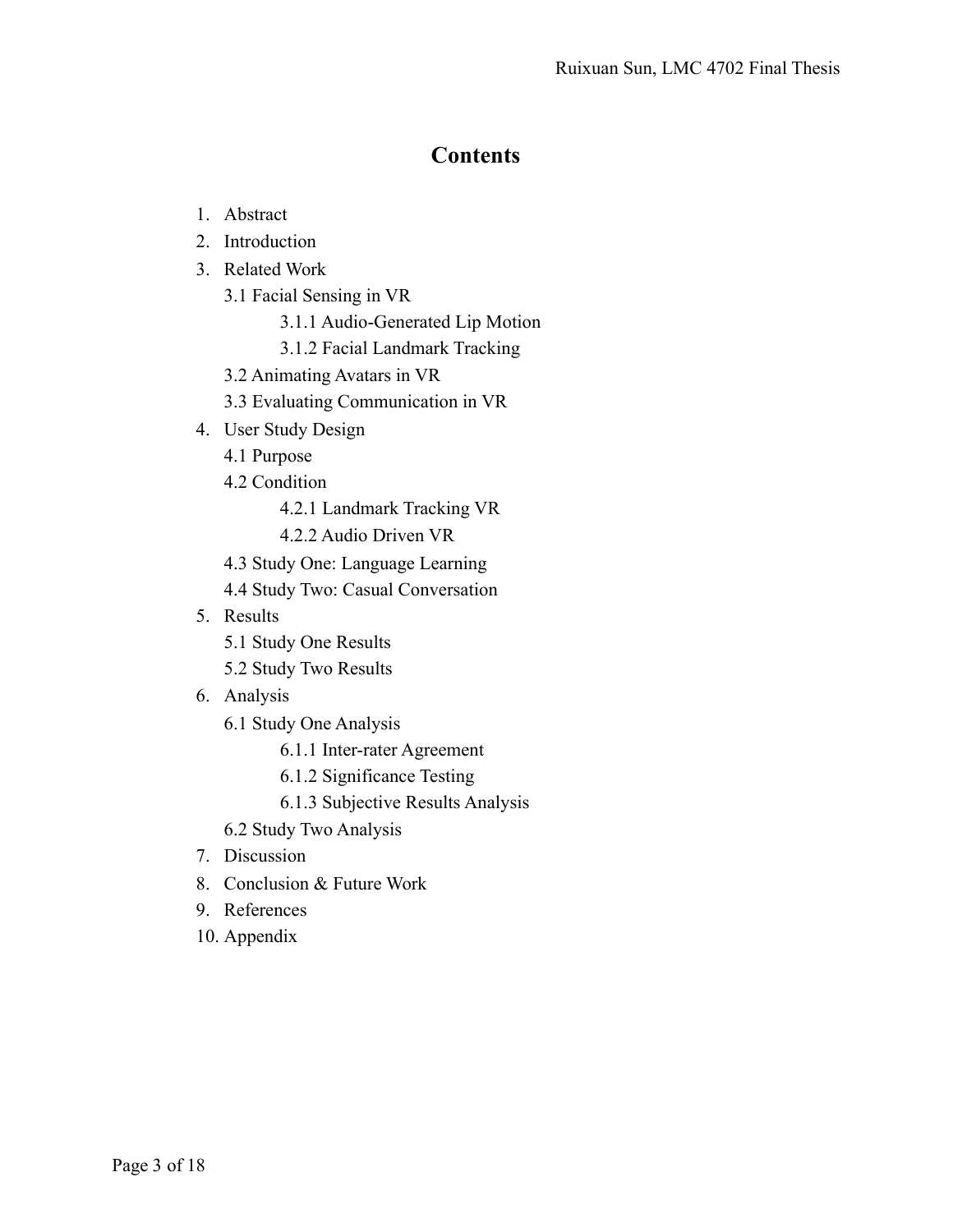# **1. ABSTRACT**

Virtual reality (VR) is known as a simulated 3D immersive technology. Currently, the emphasis has been mainly placed on tracking the upper face, like eye tracking and eyebrow imitation, where the lower face containing the largest emotions of the face are usually hard for commercial VR headset to capture due to hardware limit. In this study, we explore the role of lip and jaw motions when VR is used as a communication medium by comparing the effectiveness of camera-based facial landmark tracking against audio-driven lip movements.

# **2. INTRODUCTION**

Virtual reality (VR) has emerged as an interactive computer-generated experience taking place within a simulated environment, incorporating auditory and three-dimensional (3D) visual feedback among other types of sensations, including haptics. As a platform, VR has the potential to enable many applications, with additional immersiveness as a benefit over 2D interfaces. One such application might be VR video calling, in which users can see and interact with a 3D representation of their call partner in a virtual environment. The general steps to realize a VR video call can be divided into two phases: facial tracking and 3D avatar rendering. For facial tracking, much of the related work has focused on areas accessible from the headset, such as the eyes, and there already exists many robust models for the upper-half of the face

(Parris, J., et al. 2011). In terms of rendering 3D avatars, some example works have also been done, like the re-morphing of the human characters with real-time data stream input, which was achieved with a dynamic 3D model by Feng and his team in 2015. Another example is the integration of the 3D character with a mobile application that could be deployed on a VR device, which was also made possible with the SmartBody SDK (Marsella, S., et al. 2013).

However, two gaps in VR communication are usually neglected. The first is the underdevelopment of the lower-face motion, majorly including the lip and jaw movements, that could also contribute a lot for facial expression and information delivering. Another is the lack of using a relatively low-cost VR for daily human-tohuman interaction, like having casual chat. Hence, we decide to fill the research gap by assessing the extent to which the precision of lip and jaw movements can enhance the quality of VR communication. To address the underdevelopment of lip-jaw centered lower face recognition in a real-time model, our research would focus on lip tracking with the improved model modified from the dlib machine learning library (King 2009). The VR rendering step would make use of SmartBody SDK as well as a redesigned Google cardboard prototype, which is only of 1/20 price of a normal Oculus or Vive device and can make the VR technology more accessible to everyone. For enhancing the user experience and network transferring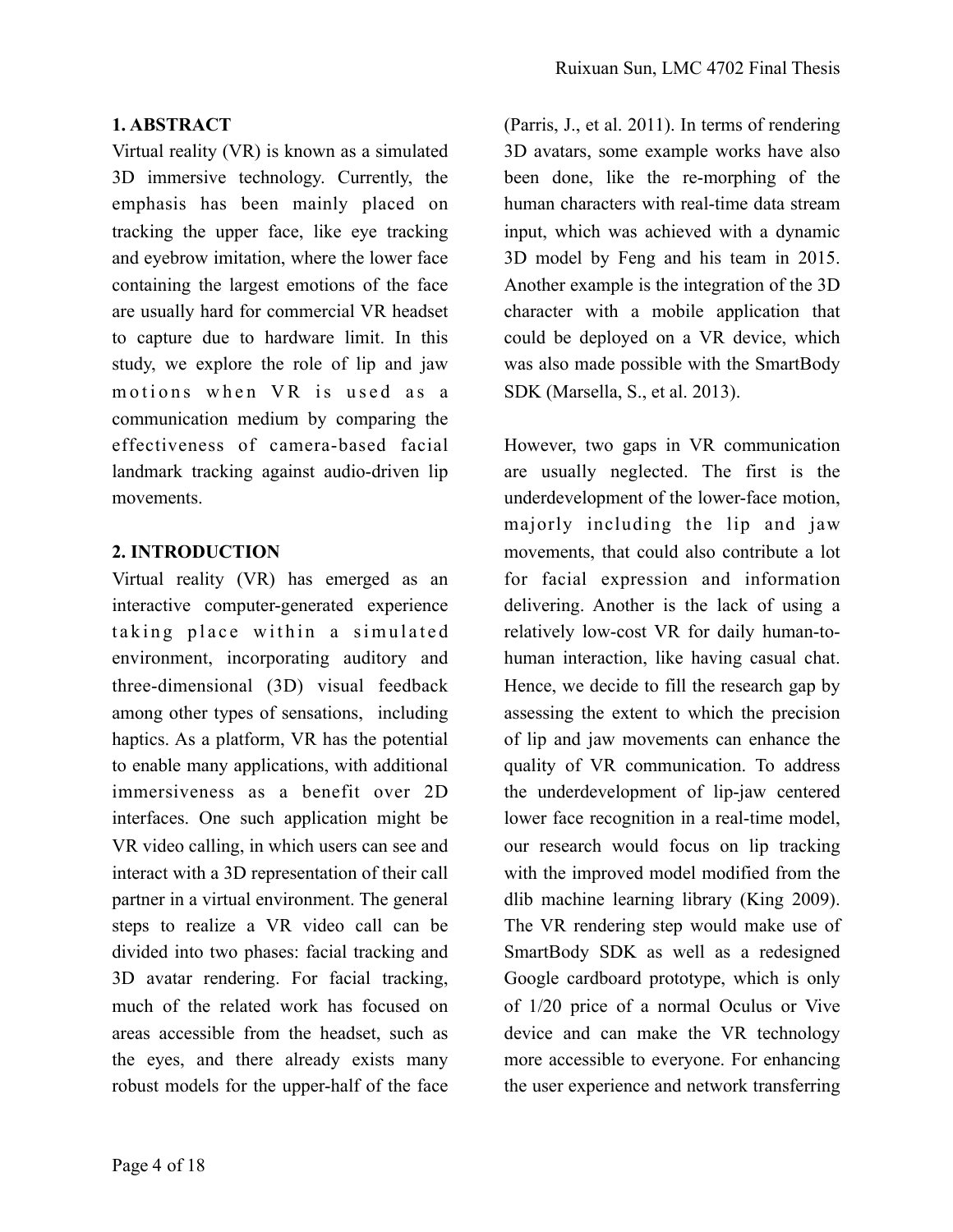stabilization during our experimental studies, we utilized Faceware live server and client (Faceware Tech. 2019) implemented in VR mode in Unity. Finally, we compared our results with those from traditional audiogenerated Lipsync technology that is currently widely used for virtual avatars in the game and filming industry. The whole experiments would be divided into two phases, including a specific language learning task as well as a general daily chat evaluation.

# **3. RELATED WORK**

# **3.1 Facial Sensing in VR**

# *3.1.1 Audio-Generated Lip Motion*

Generating lip motion and corresponding facial animations can be based on audio input (Karras, et al 2017). Most VR headsets do not have cameras to capture lower face movements. On the other hand, while mobile VR systems like Google Cardboard that there are smartphones inside do have an extra back camera, it is pointed in the wrong direction. Thus, utilizing the speech signal to generate the corresponding lip and jaw movements could improve the quality of audio-visual communications by leveraging the more pervasive and non-directional microphone. This general technology is called lip synchronization (Lipsync), based on the observation that the shape of the mouth over a short interval of time can be correlated with the basic shape of the spectrum of the speech over that same interval. The spectrum is obtained from a Fast Fourier Transform (FFT) and treated like a discrete probability density function. One kind of statistical measurement called moments, the specific quantitative measure of the shape of a function, are used to describe the shape of the FFT (McAllister, David F., 1997). The Lipsync technique has already been adopted in commercial games such as the VR social platform VRChat (VRChatNet, 2019).

# *3.1.2 Facial Landmark Tracking*

Traditionally, facial expression tracking and recognition generally involves tracking 68 well-defined landmarks to locate and reflect changes (King 2009). The computer needs several very significant points on one object in order to recognize its class. For the human face, it regards the eyes, nose, mouth as well as the corresponding distance between each of them to identify the object as a human face (Parris, et al 2011). For example, a commercial product, Faceware Live Server (Faceware Tech. 2019), utilizes such a methodology to detect the human face as a whole and labels each part of the whole object as different numbered facial landmark features. Beyond simple landmark recognition, several studies have explored eye tracking and other upper face modeling with their focus mainly on testing and improving different algorithms (Parri, et al 2011), while others in more recent times have proposed a more flexible model-free analysis of 3D facial expression recognition which does not depend on feature extraction (Savran and Sankur 2017).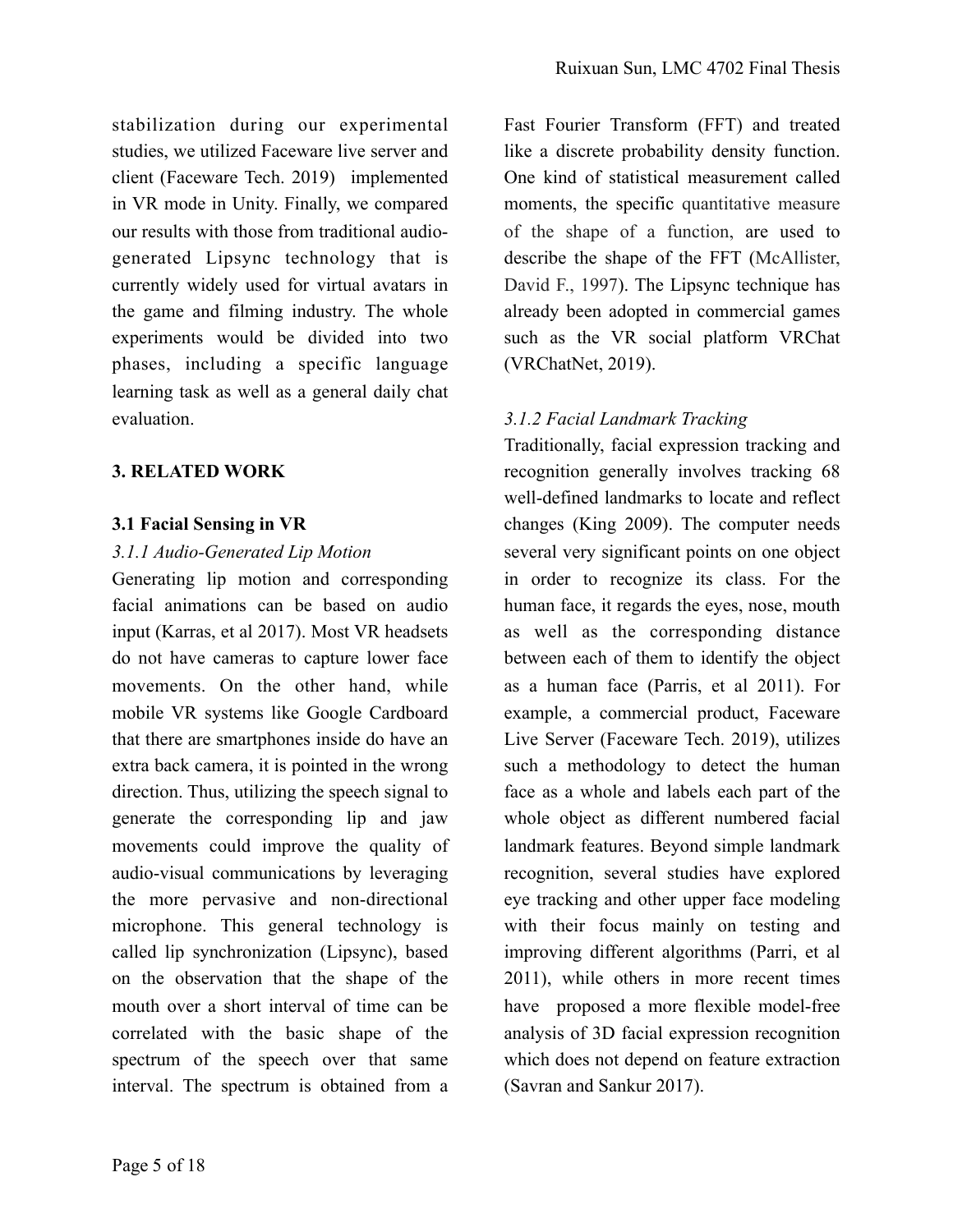More specific research on human facial features, like lip recognition and contour extraction, have also studied for a long time. Chen, Tiddeman, and Zhao (2008) presented a newly optimized lip contouring algorithm which can accelerate the machine learning process by addressing usually neglected areas on lip images. Particularly, they add an image gradient term to detect image edge at low contrast areas, thus allowing a more accurate and detailed contouring output.

#### **3.2 Animating Avatars in VR**

One of the primary applications for developing such sensing technologies is to eventually animate virtual avatars in a convincing manner. For example, the integration of the 3D character with a mobile application that could be deployed on VR device is made possible with the SmartBody SDK (Marsella, S., et al. 2013). Unity3D is also known to be a useful tool to convert 3D animation to VR in real time. Unity3D has a relatively mature VR plugin that can generate the VR environment through a 3D game scene (Unity 2019), and package the scene to an iOS or Android mobile application which can be run using a Google Cardboard. Therefore, Unity3D would be a convenient tool for us to animate the lip and jaw movements of our avatars.

#### **3.3 Evaluating Communication in VR**

We hypothesize that lip and jaw motion can play a significant role in VR communication. To evaluate aspects of VR

communication, we reviewed methods that previous researchers have used to study VR/ mixed-reality (MR) in the field of humancomputer interaction. For example, to measure how children could learn from MR games (Yannier, 2015), researchers designed a 2x2 experiment in which children played a game in two different controls using two different types of displays. They recorded objective measurements such as the percentage of correctly completed tasks, as well as the subjective measurement of which version of the game children liked the most. Since we hypothesize that lip and jaw motions are significant in information delivering during VR communication, we adapt the idea from this study and designed a language learning task for evaluating the importance of lip and jaw motion.

In addition to the learning experience study, we also reviewed Garau's study (Garau, Maia, et al, 2001) that evaluated the importance of eye gaze in avatars representing people engaged in conversation. According to Garau, a categorized post-experiment questionnaire can provide a quantitative measurement for the quality of communication. The article shows the significance of eye gaze of avatar during conversation. Since we hypothesize that lip and jaw motions are crucial contributors to a high quality conversation, we adapted this experiment for the context of lip and jaw movement.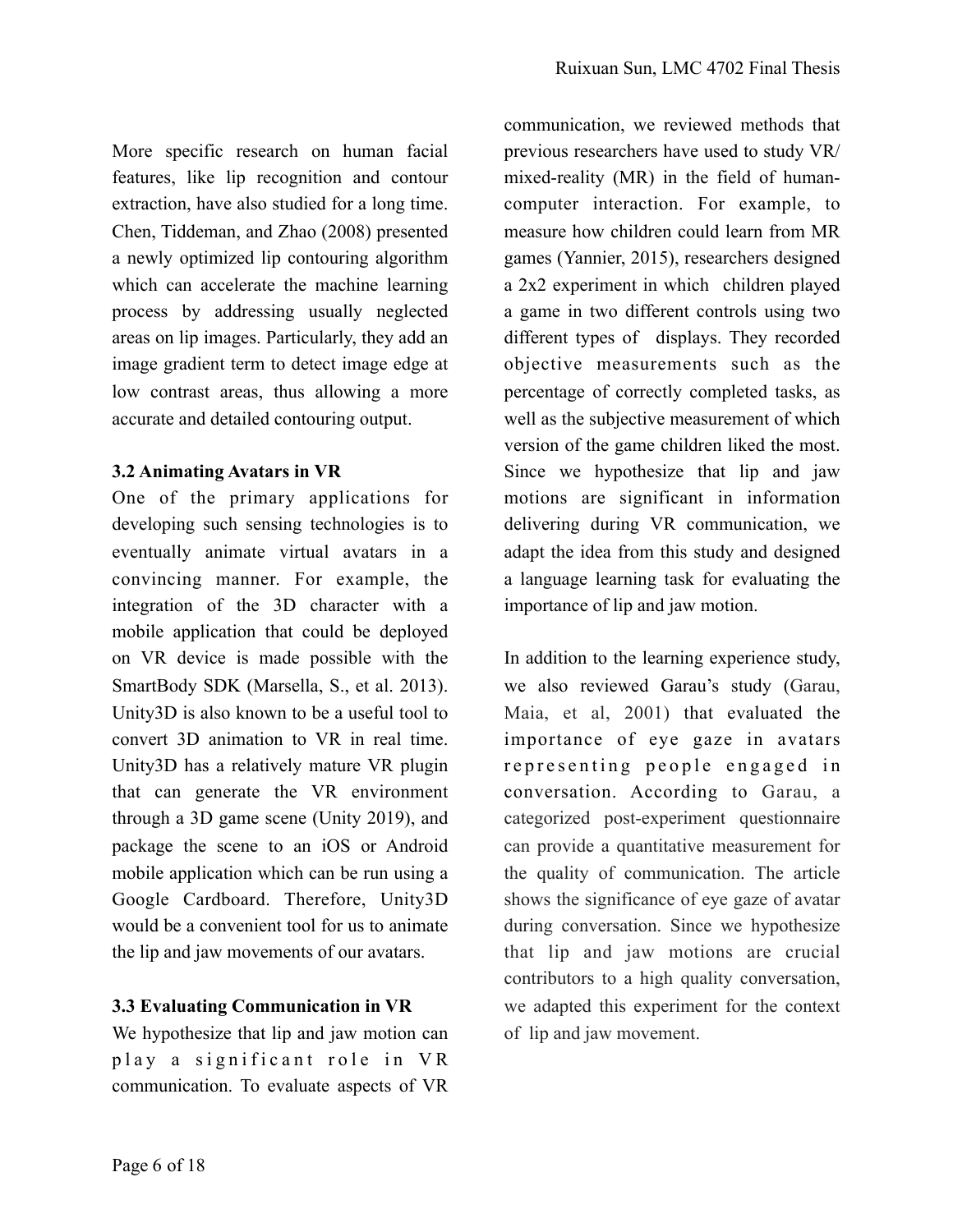In general, to evaluate the VR communication system we created, we decided to evaluate our Faceware and Lipsync VR modes in two perspectives: the effectiveness of a purposeful task, and the quality of a casual conversation. Thus, we designed two experimental phases, with the first one including a specific language learning task, and the second one exploring the general quality of communication. Each of the studies would focus on the comparison of our two VR systems, with both objective and subjective measurements.

#### **4. USER STUDY DESIGN**

#### **4.1 Purpose**

We hypothesize that lip and jaw motions are critical to communication. To evaluate this hypothesis in the context of VR, we conduct two studies to compare the Faceware and Lipsync systems as communication methods.

#### **4.2 Conditions**

#### *4.2.1 Landmark Tracking VR*

For the facial landmark tracking system, we used the library of Faceware Tech (Faceware). Faceware is a commercial product that enables using the webcam on a laptop for tracking facial features and movements. The information is then sent to a client device. In our case, the laptop's webcam tracks the facial landmarks of the speaker's face and uses this information to manipulate a 3D avatar in the headset of the speaker's partner. To build the VR

application, we imported the client side into Unity3D, and built an iOS mobile application to display the avatar in VR. Since we used Faceware Tech software for the landmark tracking, we will refer to this system as Faceware for the rest of the paper.



Faceware - Participant(Receiver) side

#### *4.2.2 Audio Driven VR*

Since audio driven VR is commonly used in currently existing applications, like the VR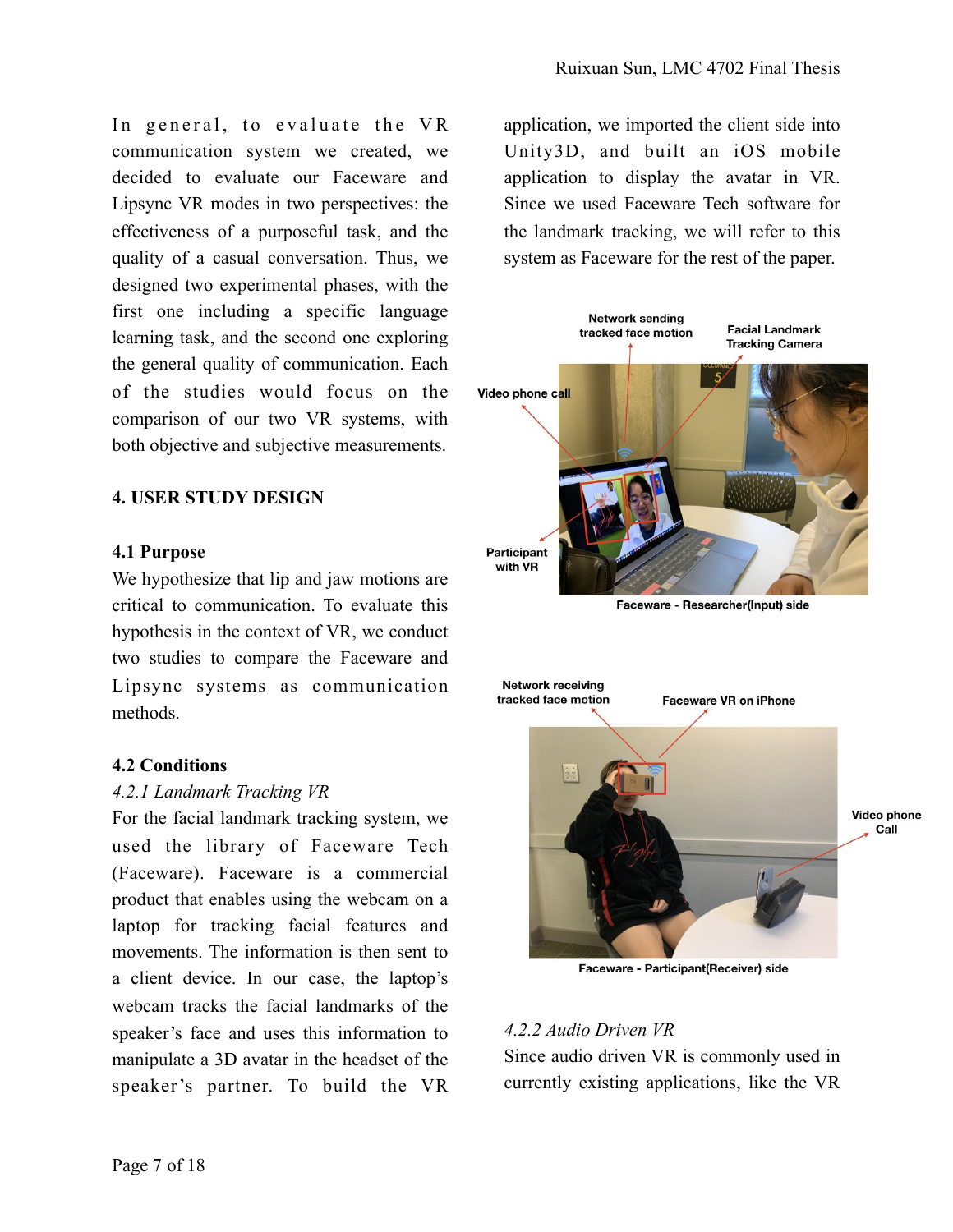Chat room, we used the Oculus lip sync API that can be called from Unity3D asset store as a baseline for comparison and used it to animate the same avatar used in Faceware. Then we built an Android mobile application that would take in a real time audio stream and translate the audio into mouth motion. The application then displayed the avatar with moving mouth in VR. Since we used Oculus lip sync plugin for Unity, we will refer to this system as Lipsync for rest of the paper.



#### **4.3 Study One: Language Learning**

In order to assess if Faceware helps the effectiveness of completing a task more than Lipsync for the same user, we designed a language learning task in which participants would benefit from having visual feedback, since seeing lip movement during training can significantly help second language learners (Hirata 2010). To ensure similar familiarity level with the second language for all participants, we chose participants who self-reported as having never studied Chinese before.





With 8 native English speaking college students (5 male, 3 female; aged between 20 to 23) who have never studied Chinese before, we compared two lip motion generating techniques in the context of learning Chinese. It is a 2x2 experiment where we consider two conditions for our study: Faceware and LipSync, and two different sets of monosyllabic words. The reason for choosing two sets of words is to mitigate the learning effect. Since we need to switch whether participants use Faceware or LipSync first, we do not want our learner to study the same set of words that they have learned in the previous VR mode. To counterbalance the bias of the order of words and different VR modes for each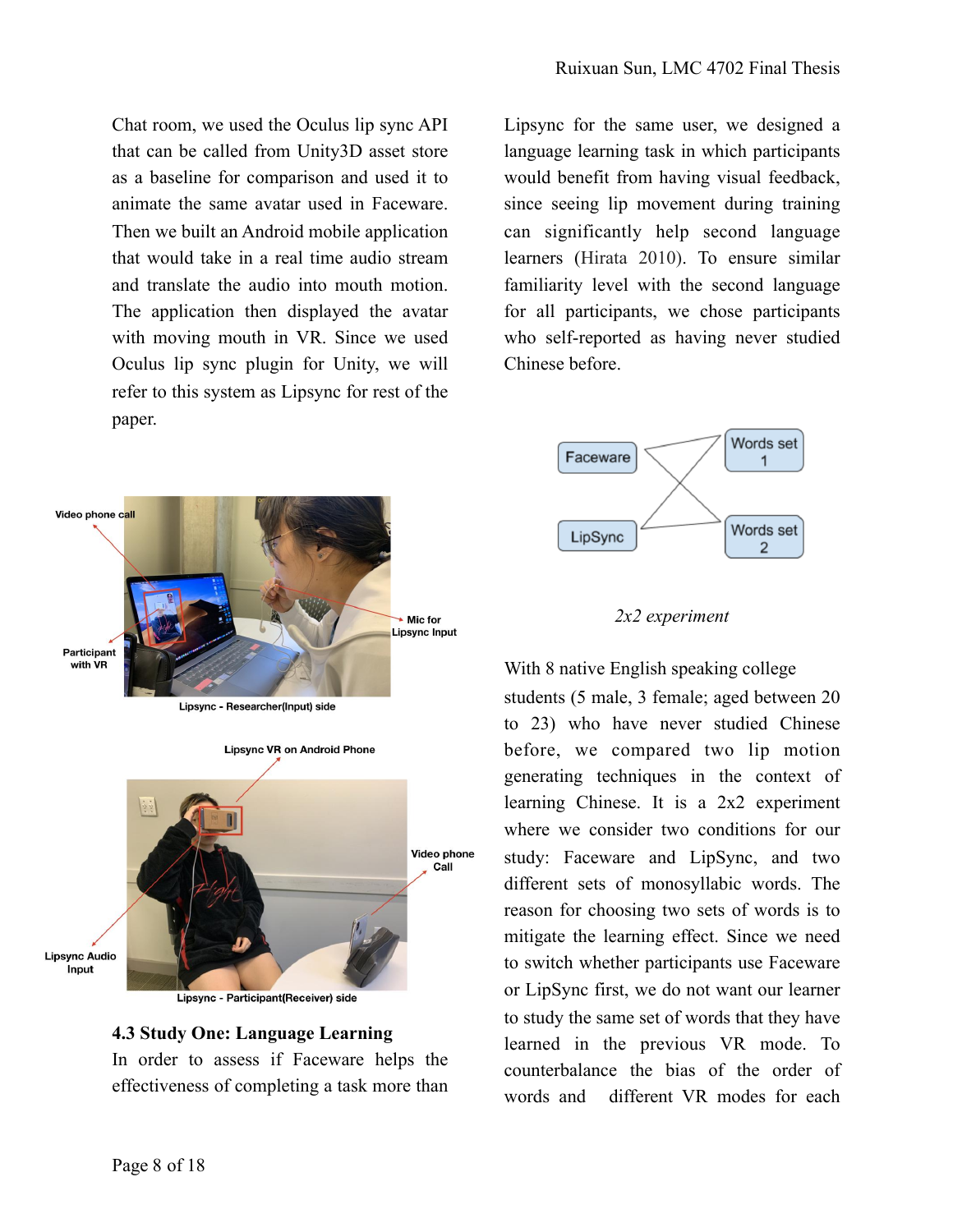participant, we utilized two Latin squares, and multiplied them to decide which combinations of VR modes and words sets each participant would use. Hence, we could largely balance the learning effect of exposing to a new language and avoid potentially biased familiarity.

| Person/Order |          |          |  |
|--------------|----------|----------|--|
| Person 1     | Faceware | Lipsync  |  |
| Person 2     | Lipsync  | Faceware |  |

*2x2 Latin squares for VR modes*

| Person/Order |            |            |
|--------------|------------|------------|
| Person 1     | Word Set 1 | Word Set 2 |
| Person 2     | Word Set 2 | Word Set 1 |

| Conditions | 1st                                               | 2nd                              |  |
|------------|---------------------------------------------------|----------------------------------|--|
| Person 1   | Faceware $x \mid L$ i $p \mid s$ y n c<br>Animals | $\mathbf{x}$<br>Colors           |  |
| Person 2   | Colors                                            | Lipsync x Faceware x<br>Animals  |  |
| Person 3   | Faceware $x \mid L$ i $p \mid s$ y n c<br>Colors  | $\mathbf{x}$<br>Animals          |  |
| Person 4   | <b>Animals</b>                                    | Lipsync x   Faceware x<br>Colros |  |

*2x2 Latin squares for word sets*

*The Experimental Latin Square combined with two 2x2 ones above*

During the learning session, all of the participants' pronunciation attempts were recorded. The pronunciation of each single word was then clipped out. After the learning session, two Chinese native speakers with the same accent and geographical backgrounds raters listened to the word clips in randomized order and gave binary rating scores for "accurate" or "inaccurate" based on a set of criteria attached in the appendix.

To measure the effectiveness of Faceware and Lipsync in language learning, we evaluated participants using two metrics. The objective measurement is the native speaker's binary rating scores for each participant's pronunciation based on three language components that will be used for further statistical analysis, while the subjective measurement is based on users' own preferences and their experience about overall immersiveness for the two VR systems.

| Objective              | Subjective  |  |
|------------------------|-------------|--|
| Measurement            | Measurement |  |
| Native Speaker's       | Users' own  |  |
| binary rating          | preference  |  |
| scores for each        | for two VR  |  |
| participant's          | modes and   |  |
| pronunciation          | overall     |  |
| based on three         | immersivene |  |
| language<br>components | SS          |  |

*Objective and Subjective Measurements*

# **4.4 Study Two: Casual Conversation**

The second phase of user study involved a more general chatting task. Instead of a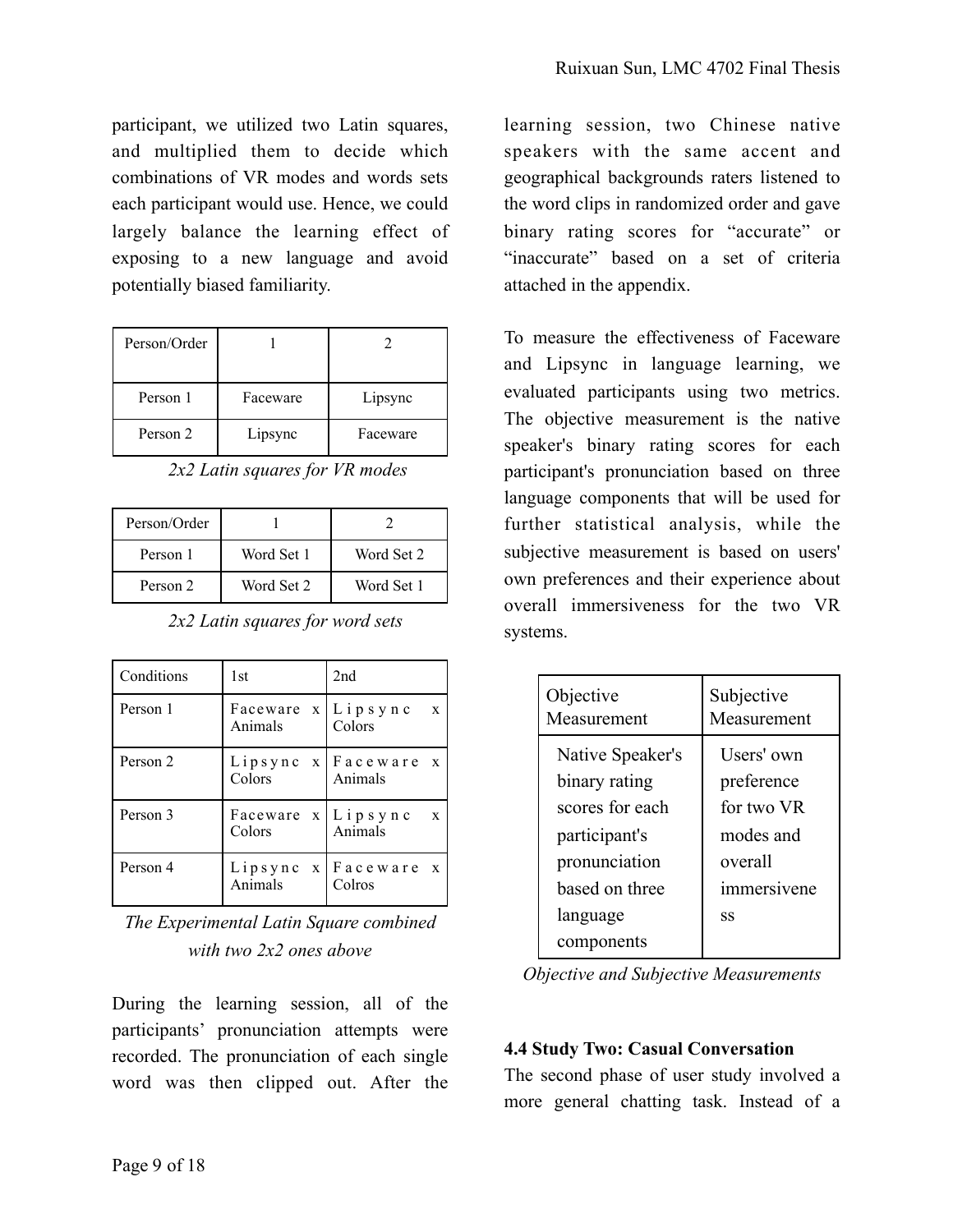language learning task between researchers and participants, a free talk between four pair of users was conducted, including one pair of female-female, one pair of malemale, and two pairs of female-male participants. To encourage natural and organic conversation, none of the researchers were in the rooms with the participants, allowing them to freely converse about anything.

Participants were recruited in pairs, and they were separated into two different study rooms. One participant has his or her face tracked by Faceware camera or voice captured by Lipsync mic, while the other participant wore a VR headset. The order of Faceware and Lipsync was determined through a Latin square similar to the first study, and which participant wore the VR was randomly assigned.

Participants first filled out a pre-survey about their perceived closeness between with their partner, and if they had ever experienced VR before. Then a ten-minute free chat without a predetermined topic was conducted between them for each VR mode (either Faceware or Lipsync), followed by filling out a 15-question questionnaire by each participant after finishing each VR chat. One post survey question about VR mode preferences would be asked at the end of two chats.

The fundamental variable of interest was the quality of users' communication. Adapted from the evaluation of eye gaze experiment (Garau, Maia, et al, 2001), we can evaluate our participants on four broad indicators:

- 1. *Face-to-face*: The extent to which the conversation was experienced as being like a real face-to-face conversation.
- 2. *Involvement*: The extent to which the participants experienced involvement in the conversation.
- 3. *Co-presence*: The extent of copresence between the participants that is, the sense of being with and interacting with another person rather than with a computer interface
- 4. *Partner Evaluation*: The extent to which the conversational subjects positively evaluated their partner, and the extent to which the conversation was enjoyed.

The responses to these variables were elicited by means of the post-experiment questionnaire after each VR mode chat, with each response being on a 9-point Likert scale, where 1 was anchored to "strongly disagree" and 9 to "strongly agree". The questions were grouped in the second part of the appendix.

# **5. RESULTS**

# **5.1 Study One Results**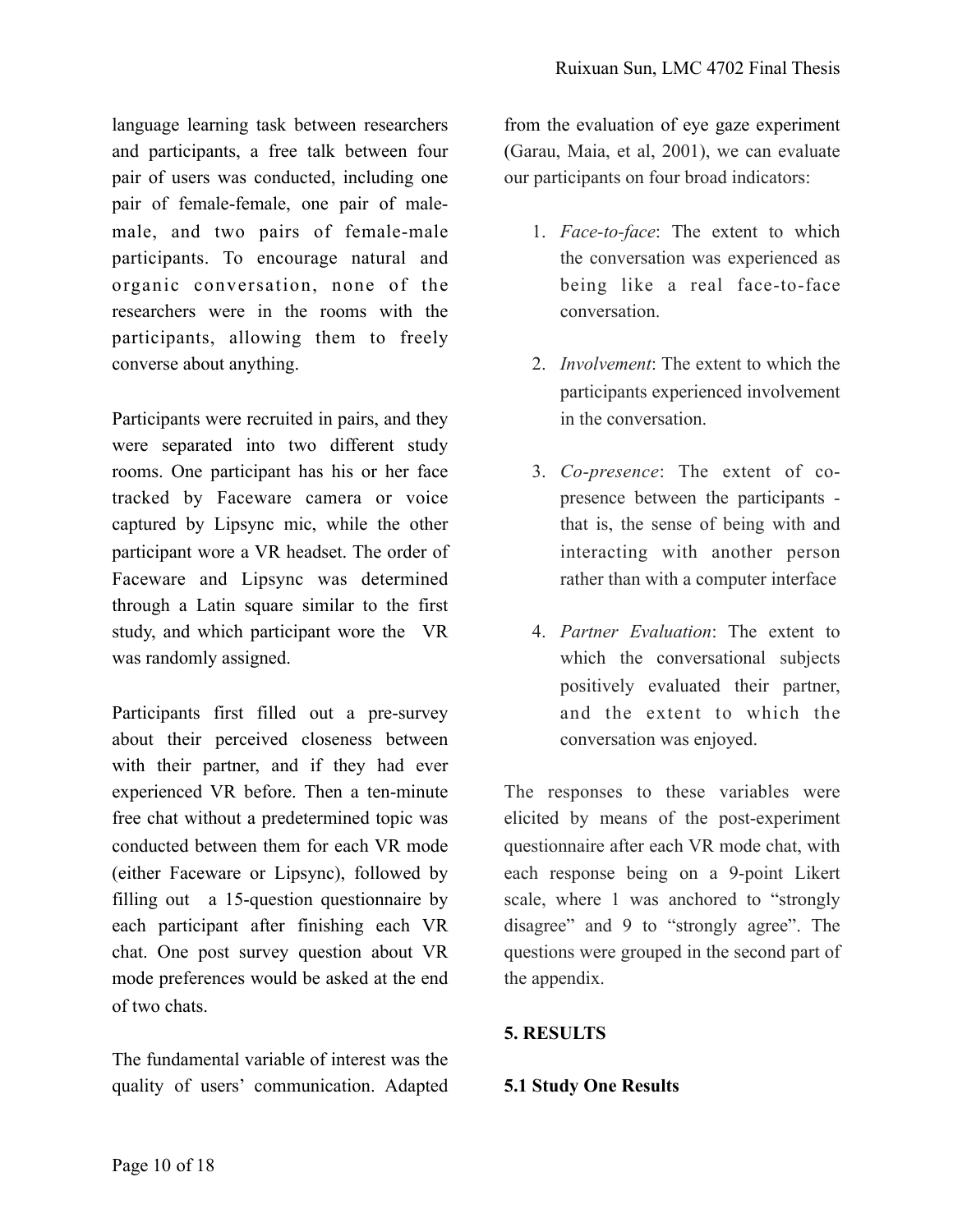Each of the 8 participants listened and repeated each of the 20 words at least three times until they got the correct pronunciation. Hence, we had 488 words clips. Then, the two native speaker raters gave each of these clips an "accurate" or "inaccurate", totaling 976 scores.

Besides the numerical data, we also collected comments from them on the effectiveness and immersiveness of Faceware and Lipsync, and their personal preferences between Faceware and Lipsync.

# **5.2 Study Two Results**

We had eight participants in four pairs, where in each pair one participant was tracked by Faceware or Lipsync, and the other one was watching an animated avatar through a VR headset. All of the participants were given the same survey with 15 questions, which were categorized as Faceto-Face (five questions), Involvement (three questions), Co-presence (two questions), and Partner Evaluation (five questions). Participants would rate these questions from 1 to 9. Overall, we obtained 15 (#questions) x 8 (#participants) x 2 (Faceware or Lipsync) =  $240$  responses. Then we calculate the average and standard deviation among four survey categories in Faceware and Lipsync.

# **6. ANALYSIS**

#### **6.1 Study One Analysis**

#### *6.1.1 Inter-rater Agreement*

As outcomes, we first calculate the interrater reliability (Spitzer RL, Gibbon M, Williams JBW, 1994) for all the rating scores to make sure those two native speaker raters agree with each other.

$$
k = \frac{p_{11} + p_{00} - (p_{1+}p_{+1} + p_{0+}p_{+0})}{1 - (p_{1+}p_{+1} + p_{0+}p_{+0})}.
$$
  
Kappa coefficient (K)

Calculated with the formula above, the overall kappa value for agreement is 0.73. According to the standard by Landis and Koch (1977), the overall agreement of 0.73 indicates a substantial agreement of all participants. Therefore, since these two native speaker rater agree with each other on their ratings, we can compare the ratings further for analyzing their statistical results.

# *6.1.2 Significance Testing*

After that, we calculated the overall average score and standard deviation for Faceware and Lipsync, considering the binary ratings of either 1 ("unacceptable") or 2 ("acceptable"), Faceware scored about 20% higher on average than Lipsync, as well as about 5% lower standard deviation.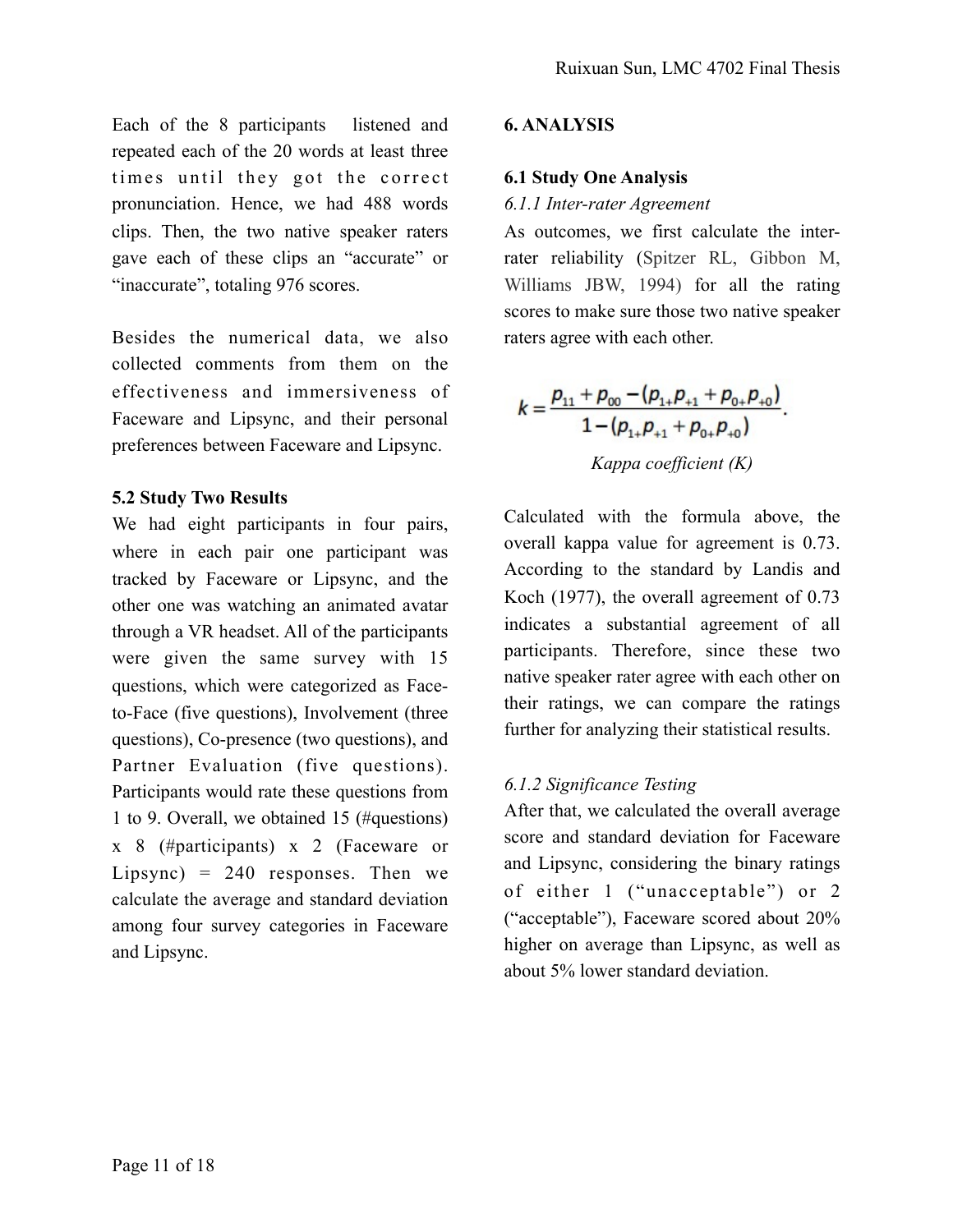| Avg./Std. Faceware $  A v g  $ / S t d $ $ | Lipsync           |
|--------------------------------------------|-------------------|
| $1.7082 \pm 0.45507$                       | 1.4959<br>0.50050 |

*Overall Average ± Standard deviation for Faceware and Lipsync* 

We also calculated the average rating score for each participant, as shown below, 7 out of 8 participants performed better on average using Faceware, among which 5 participants have over 0.2 difference considering the range from 1 to 2. Combined with the overall statistical results above, we can infer that Faceware's greater accuracy is more helpful for pronunciation learning.



# *Individual Average for Faceware and Lipsync*

McNemar's significance test was used for comparing the binary ratings within a casecontrol study, with continuity correction applied. We found the two-tailed P value when comparing the scores from Faceware versus LipSync is less than 0.0001, which

could indicate extremely statistical significance between the difference of Faceware and Lipsync and reject the null hypothesis. The Chi Square for this dataset equals to 41.123 with 1 degree of freedom. Hence, based on McNemar's definition, there is an association between the risk factor and the disease, meaning that our data are of statistical significance.

# *6.1.3 Subjective Results Analysis*

When asked which mode the participant prefer, 6 out of 8 participants said they liked the Faceware system more. Upon further prompting, they suggested Faceware's detailed lip and jaw movements seemed more realistic. Comparing to Lipsync, Faceware can present more accurate motion of lip and jaw.

*P1: "I definitely like Faceware more. It has more details on the lower face, and some of them are much exaggerated than Lipsync motion. Also it is more accurate, while Lipsync only display a set of general motions."* 

*P3: "I prefer faceware. The quality of phone calling was actually not quite good. Since I cannot hear clearly, see how the mouth move exactly is very helpful."* 

*P5: "Definitely the first one(Faceware). Well it is just more detailed and more vivid. Lipsync is….sometimes you can not really tell if there is a big difference between two different pronunciation."*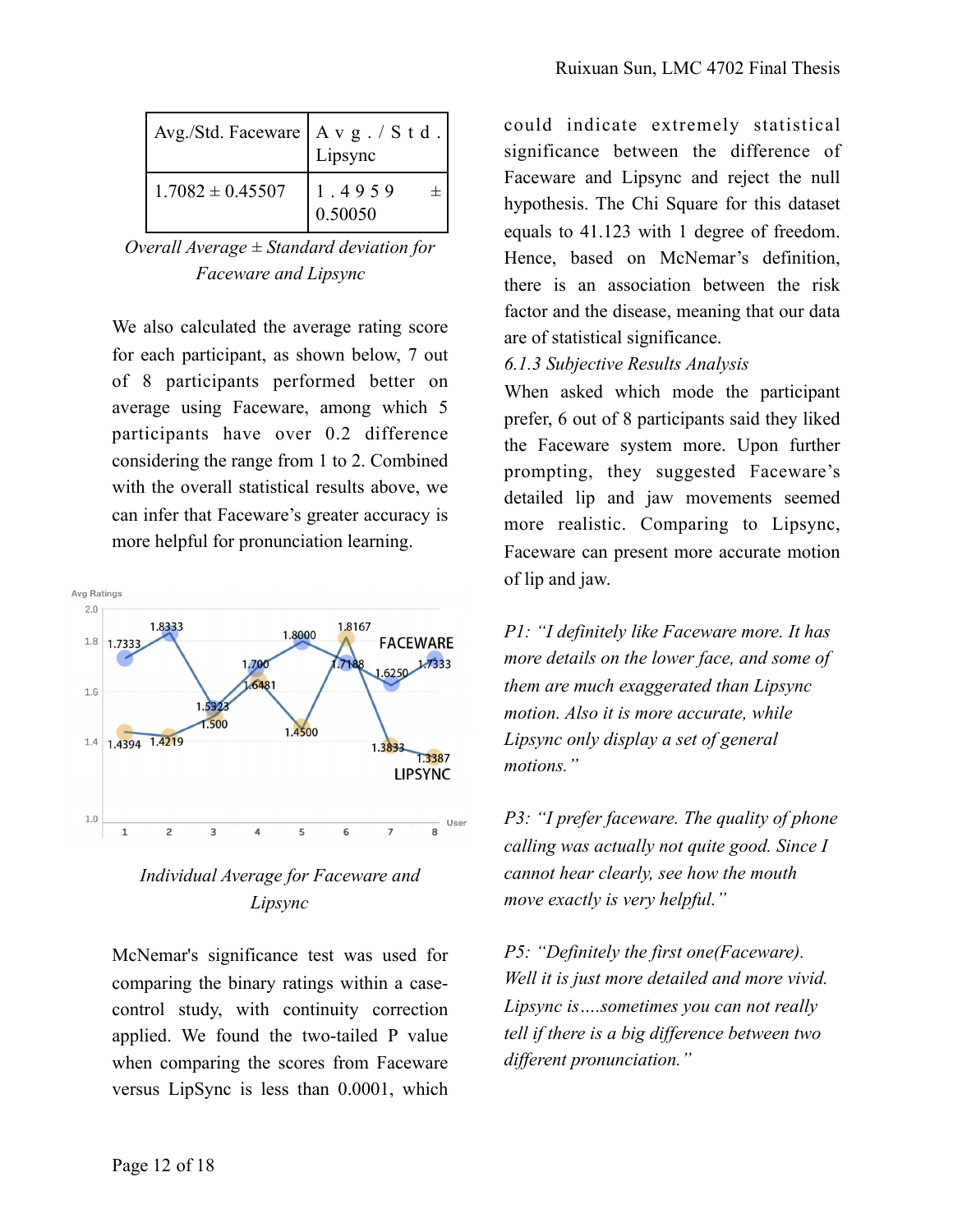There was also, however, one participant not comfortable with the visual distraction of Faceware:

*P7: "Well honestly I prefer Lipsync….you know it is less distracting than the Faceware."* 

When talking about the major benefits of VR, participants mentioned immersiveness and compared these two systems that which gave them better experience as in a real learning experience.

*P2: "I would prefer faceware, you know it is really like talking to you face-to-face except sometimes the laggy frame….that is understandable yeah. l love the immersiveness!"* 

With talking to the avatar through Faceware, some of the participants did not regard him as an AI, which shows the quality of a VR conversation.

*P7: "...But yeah I have to admit Lipsync is more like an AI, it is not real! And Faceware is more immersive, like a real virtual teacher!"* 

*P8: "And Faceware is also good for learning language as a student. I would definitely like to have a virtual teacher like Victor(our avatar's name)!"* 

#### **6.2 Study Two Analysis**



# *Mean Raw Questionnaire Response for Users wearing two different VR set*s



# *Mean Raw Questionnaire Response for Users having video calls without VR sets*

As the results for general chat pairs of shown, Faceware (blue line) is always higher than Lipsync (orange line), but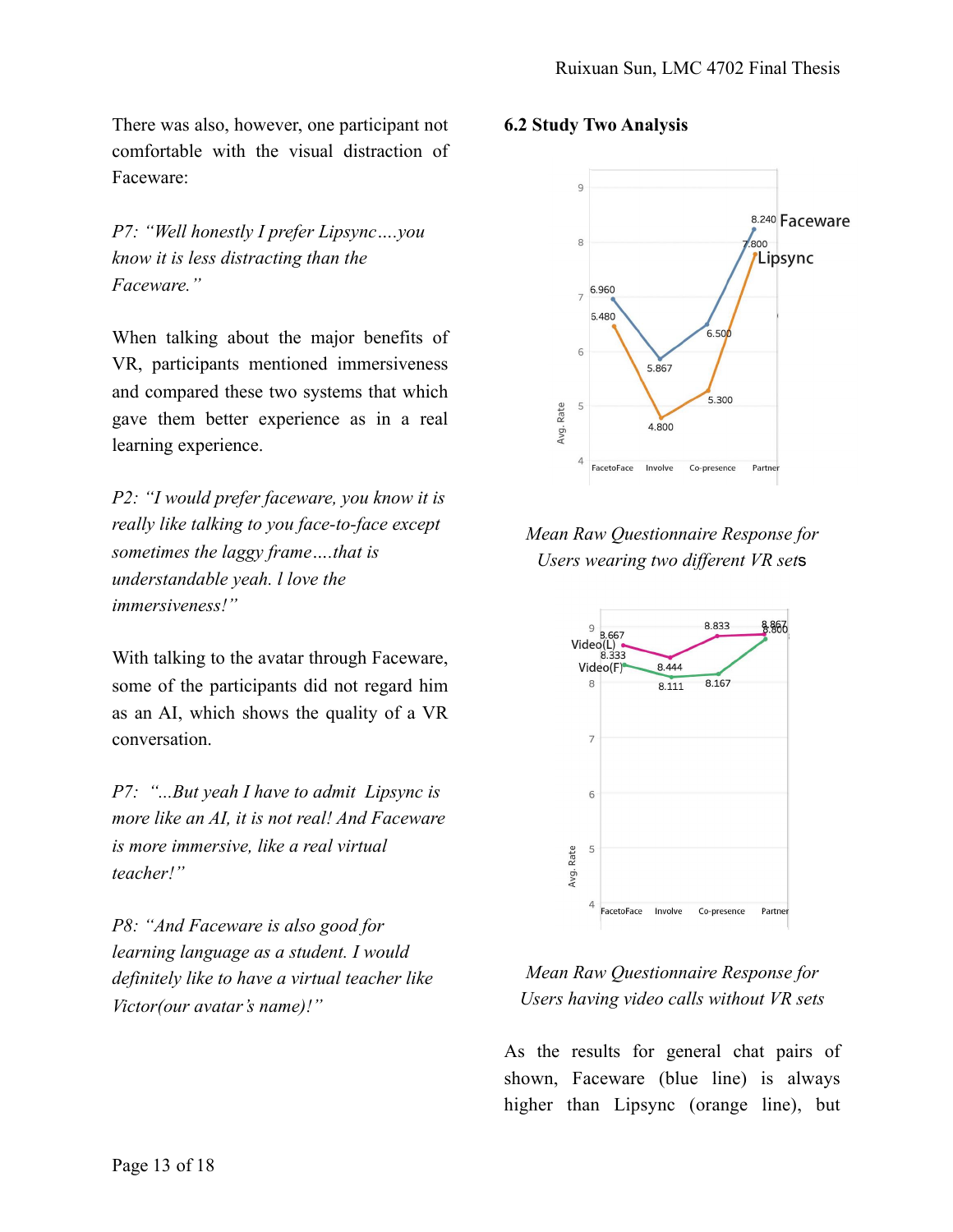interestingly, all four observers who did not try VR set would instead give a video recording of Lipsync a higher average score than video Faceware.

A similar trend happened to the mean and standard deviation data of all four different rating averages again, with Faceware having higher average and lower standard deviation than the Lipsync score, but Video Faceware would have lower average and higher standard deviation than the corresponding Video Lipsync mode.

|                                  | Face              | Lipsy             | Video             | Video             |
|----------------------------------|-------------------|-------------------|-------------------|-------------------|
|                                  | ware              | nc                | (F)               | (L)               |
| Face2                            | 6.96              | 6.48              | 8.33              | 8.67              |
| Face                             | 士                 | 士                 | 士                 | 士                 |
| $N = 5$                          | 2.01              | 2.33              | 1.05              | 0.62              |
| Invol                            | 5.87              | 4.80              | 8.11              | 8.44              |
| ve                               | 士                 | 士                 | 士                 | 土                 |
| $N = 3$                          | 1.51              | 2.46              | 1.27              | 0.73              |
| $Co-$<br>Prese<br>nce<br>$N = 2$ | 6.50<br>士<br>1.90 | 5.30<br>士<br>2.54 | 8.17<br>士<br>0.98 | 8.83<br>士<br>0.41 |
| Partn                            | 8.24              | 7.80              | 8.80              | 8.87              |
| er                               | 士                 | 士                 | 士                 | 士                 |
| $N = 5$                          | 1.74              | 1.96              | 0.41              | 0.35              |

*Mean ± standard deviations of Count Response Variables. N = number of questions on which the count is based.*

Finally, we calculated the paired t test for Faceware and Lipsync. With a total of 76 pairs of participant responses, the result for the ratings that VR experiencing users give are of statistical significance, with two-tailed p value equals 0.0063 and t value equals 2.8130. Since p value is less than alpha=0.05, the difference is statistically significant.

# **7. DISCUSSION**

Our hypothesis is to evaluate if lip and jaw motion are critical in communication. The language learning task is designed for a purpose-task user scenario. Our expectation for the study is that Faceware would outperform Lipsync, since in this specific task, the exact lip and jaw movement is significant important for a language learner. When dealing with new language pronunciation, the more details one could receive from the lip and jaw motion, expectedly more accurate the learner could speak. Therefore, as Faceware could landmark one's face and track it exactly, it was shown to be a more helpful language learning tool comparing to Lipsync. In the result, both objective result and subjective result match our expectation, that show the fact that users read and learn better through Faceware than through Lipsync, and they also prefer Faceware rather than Lipsync.

Our expectation for the second study was to evaluate the overall impact of Faceware and Lipsync on conversation, with a free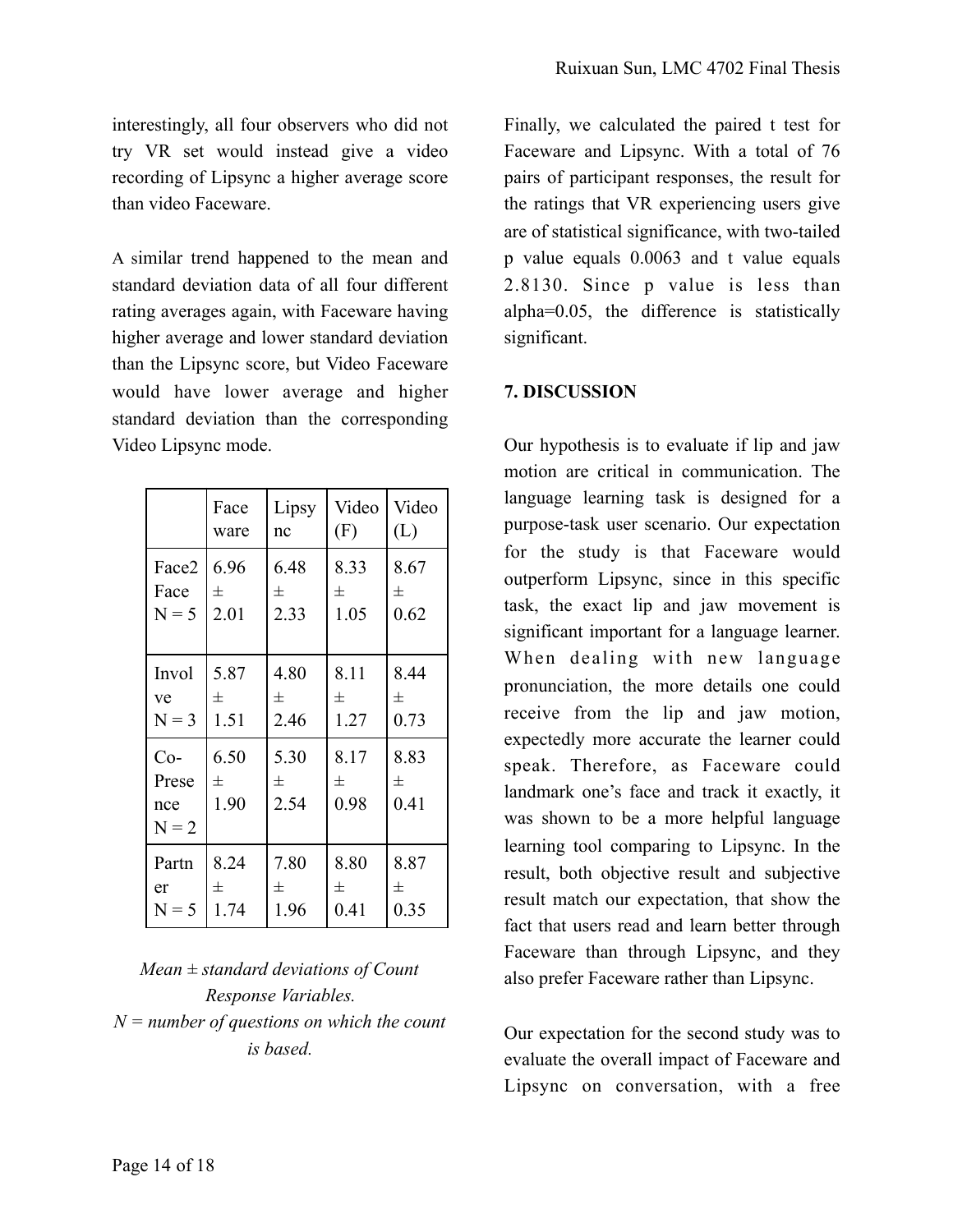environment designed for two users to have casual talk. Based on our hypothesis, Faceware should capture the lip and jaw motion more accurately and provide participants a more immersive and informative ways to deliver and understand information during their communication. The statistical results from the VR wearers indeed matched our expectation, but the video observers seemed to find the Lipsync to be somehow more helpful when communicating with the VR experiencers. Our interpretation of this interesting fact is the multiple focus requirement for Video observers while using Faceware. Since for Lipsync, the Video observers only need to hold the mic and focus on the video call screen to communicate with their partner. However, when using Faceware, they have to focus on the Faceware camera that capture and update their facial landmark in real time, the animation avatars on the screen that mimic their emotions, as well as the video call screen for their partners' reaction, which combined together could be more distracting than a single focus requirement during a Lipsync talk. So a more robust and user-friendly algorithms can make it easier for people to use lip tracking technologies.

However, though both our studies with participants wearing the VR set show Faceware performs better than Lipsync, we still do not know whether Faceware is better than Lipsync in all the user scenarios. For example, during the language learning user

study, we received feedback complaining about Faceware's visual distraction. For example, one of the two users who dislike Faceware commented that "Faceware has too many expressions on the avatar's face, sometimes I cannot tell which are the keys to the pronunciation." Therefore, Lipsync has its own advantage of cleanness, which may also be applied in other fields. Therefore, landmark tracking techniques should also strive to appear as visually clean as Lipsync.

#### **8. CONCLUSION & FUTURE WORK**

Our first studies compared facial landmark tracking (Faceware) with audio-driven lip movement (LipSync), the current gold standard used in social VR environments. We perform this comparison in the context of learning a foreign language (Chinese) and show that participants using Faceware obtain significantly better pronunciation ratings than those using the audio-driven model. Moreover, 6 out of 8 participants preferred learning from the Faceware system. Therefore, we have shown that Faceware is more helpful than Lipsync in completing a purposeful task. As for the general communication study, VRexperiencing participants would generally prefer Faceware than Lipsync, while the observer participants could concentrate better while using Lipsync.

In our studies, several steps needs to be improved. First, the word sets chosen by language learning task were not proven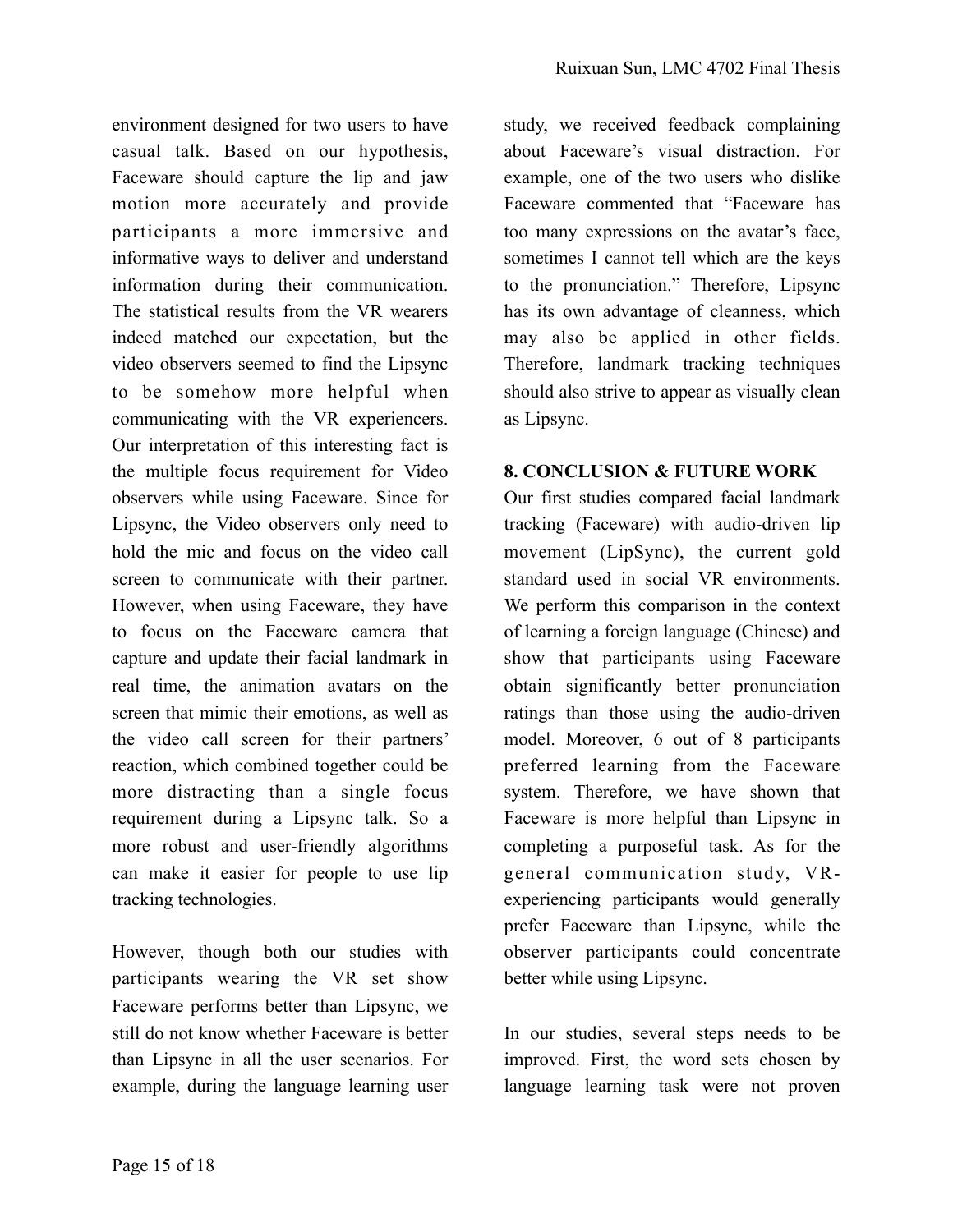balance. If we can have the chance to further conduct the study, we would consult Chinese linguists to find two equally difficult word sets. Second, when native speakers rated the recordings, they only gave a overall grade. It would be more informative to obtain ratings based on three components of language separately.



*Future VR system Sketc*h

The potential future for this study includes a two way VR system with both users wearing VR. Moreover, the research could be extended by combining this technology with eye tracking and sensing technology of other facial features to create a whole face imitation and therefore enhance the future of social VR.

#### **9. REFERENCES**

[1] Chen, Jingying, Bernard Tiddeman, and Gang Zhao. "Real-time lip contour extraction and tracking using an improved active contour model." *International Symposium on Visual Computing*. Springer, Berlin, Heidelberg, 2008.

[2] Franklin, Rachel. "Facebook spaces: A new way to connect with friends in vr." 2017.

[3] Feng, Andrew, Dan Casas, and Ari Shapiro. "Avatar reshaping and automatic rigging using a deformable model." *Proceedings of the 8th ACM SIGGRAPH Conference on Motion in Games*. ACM, 2015.

[4] "Award-Winning, Gold Standard Facial Motion Capture Solutions." *Faceware Tech*, 18 Apr. 2019, www.facewaretech.com/ software/live#realtime-for-unity.

[5] Garau, Maia, et al. "The impact of eye gaze on communication using humanoid avatars." *Proceedings of the SIGCHI conference on Human factors in computing systems*. ACM, 2001.

[6] "Getting Started with VR Development." *Unity*, 20 Apr. 2019, unity3d.com/learn/ tutorials/topics/xr/getting-started-vrdevelopment.

[7] Gupta, Rajat, Rohan Nawani, and Vishal P. Talreja. "Virtual Reality Content Creation using Unity 3D and Blender." *Int. J. Comput. Appl.* 156.3 (2016): 8-12.

[8] Hirata, Yukari, and Spencer D. Kelly. "Effects of lips and hands on auditory learning of second-language speech sounds." *Journal of Speech, Language, and Hearing Research* (2010).

[9] Karras, Tero, et al. "Audio-Driven Facial Animation by Joint End-to-End Learning of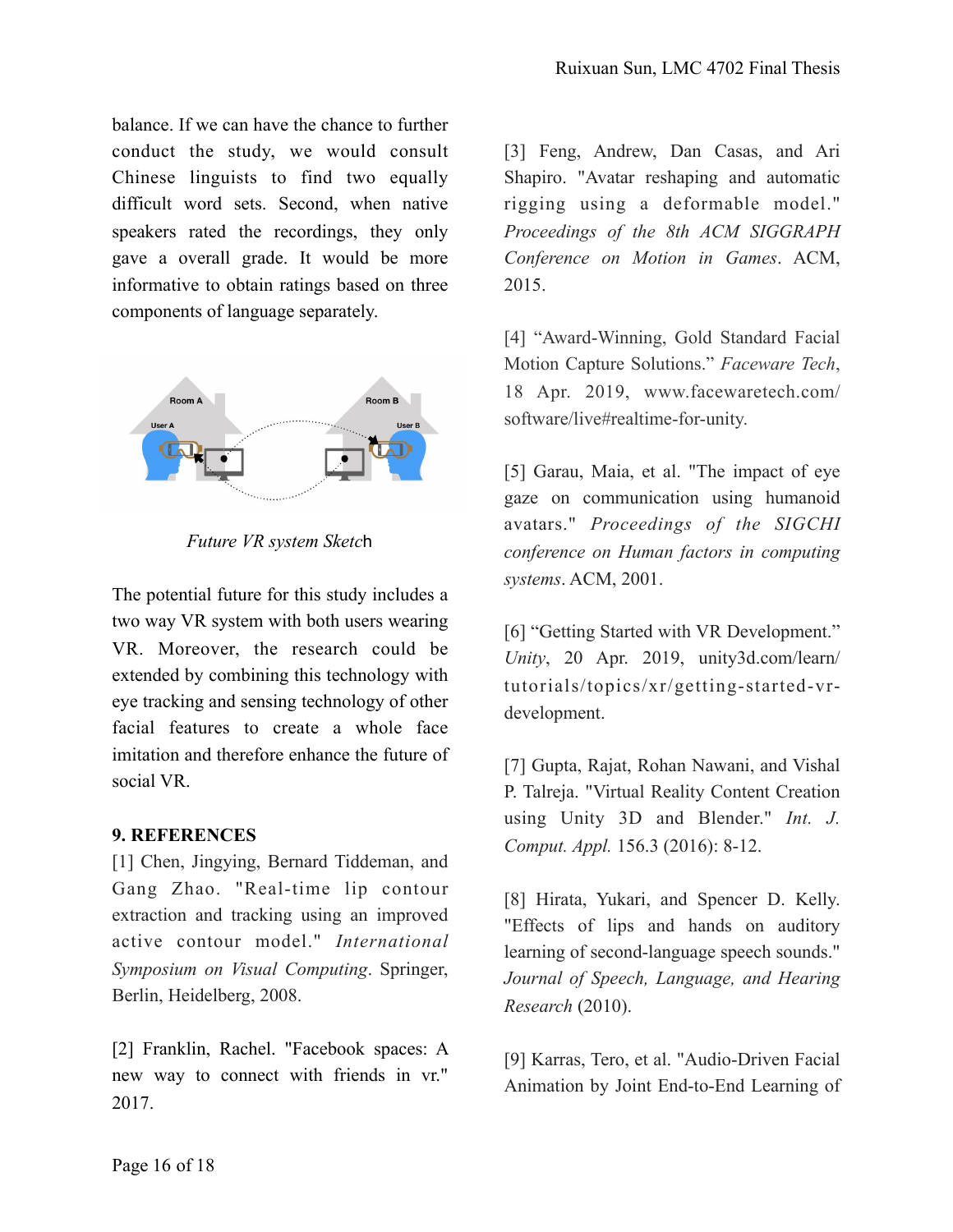Pose and Emotion." *ACM Transactions on Graphics* (2017).

[9] King, Davis E. "Dlib-ml: A machine learning toolkit." Journal of Machine Learning Research 10, Jul, 2009

[10] Landis JR, Koch GG, The measurement of observer agreement for categorical data. Biometrics. 1977.

[11] Mann, Henry B. "The construction of orthogonal Latin squares." The Annals of Mathematical Statistics 13.4, 1942.

[12] Marsella, Stacy, et al. "Virtual character performance from speech." *Proceedings of the 12th ACM SIGGRAPH/Eurographics Symposium on Computer Animation*. ACM, 2013.

[13] McAllister, David F., et al. "Lip synchronization of speech." Audio-Visual Speech Processing: Computational & Cognitive Science Approaches, 1997.

[14] Parris, J., et al. "Face and Eye Detection on Hard Datasets." IEEE Int. Joint Conf. on Biometrics: 10, 2011.

[15] Savran, Arman, and Bülent Sankur. "Non-rigid registration based model-free 3D facial expression recognition." *Computer Vision and Image Understanding* 162, 2017.

[16] Katchhi, Shrutik, and Pritish Sachdeva. "A Review Paper on Oculus Rift." International Journal of Current *Engineering and Technology E-ISSN*, 2014.

[17] Spitzer RL, Gibbon M, Williams JBW. Biometrics Research Department: New York State Psychiatric Institute; Structured Clinical Interview for Axis I DSM-IV Disorders. 1994.

[18] VRChatNet. "VRChat." *VRChat*, 20 Apr. 2019, www.vrchat.net/.

[19] Yannier, Nesra, Kenneth R. Koedinger, and Scott E. Hudson. "Learning from Mixed-Reality Games: Is Shaking a Tablet as Effective as Physical Observation?." Proceedings of the 33rd Annual ACM Conference on Human Factors in Computing Systems. ACM, 2015.

#### **10. APPENDIX**

*1. Rating criteria:* 

*When you are rating this pronunciation in Chinese, please also note the following rules besides your native speaker intuition:* 

*1. Please check the consonance is correct* 

*Specifically, please pay attention for the following cases:* 

*z vs. zh, c vs. ch, s vs. sh, l vs. n* 

*2. Please check the vowel is correct* 

*Specifically, please pay attention for the following cases:*